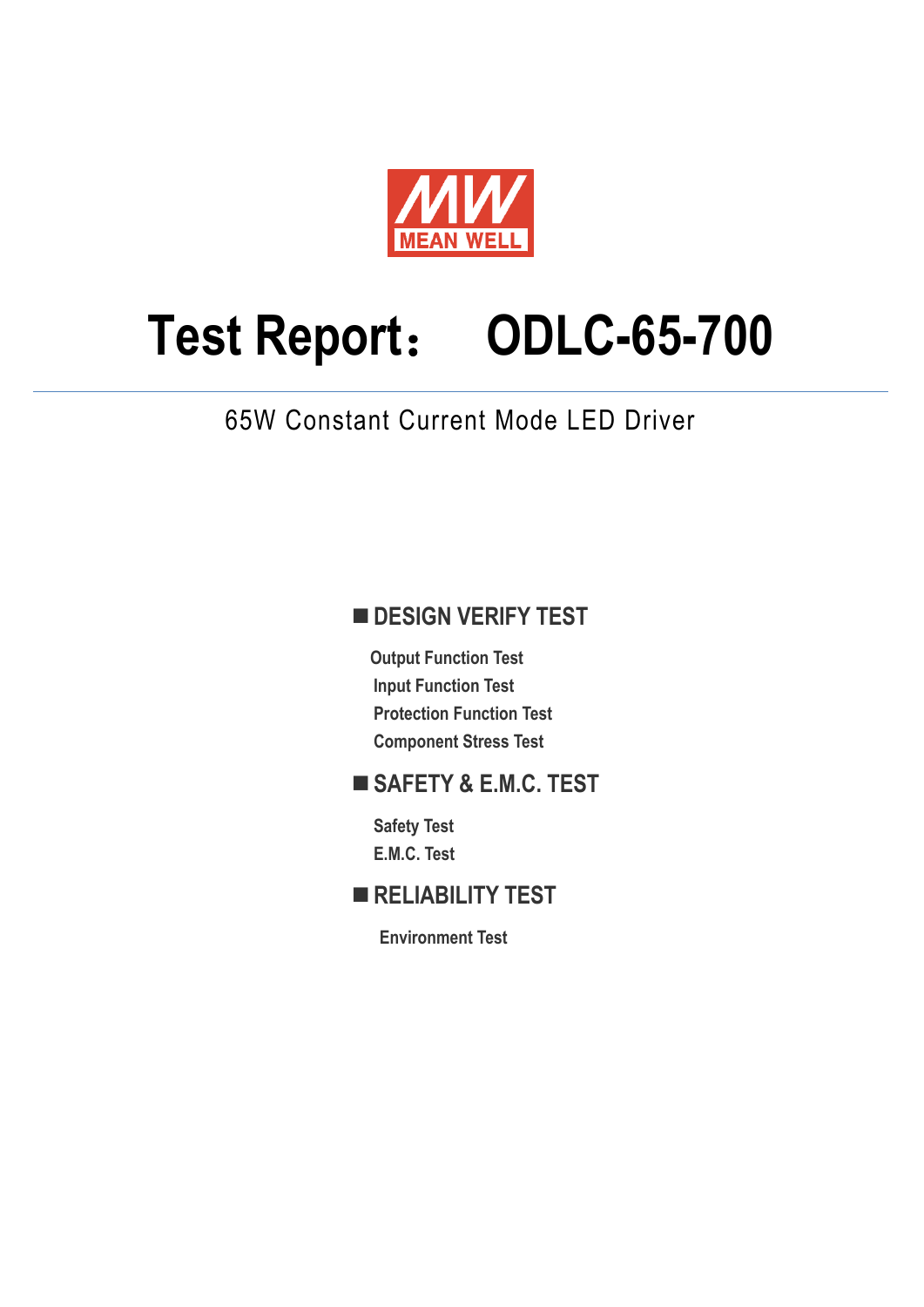

## **DESIGN VERIFY TEST**

## **OUTPUT FUNCTION TEST**

| <b>NO</b>      | <b>TEST ITEM</b>                                     | <b>SPECIFICATION</b>                  | <b>TEST CONDITION</b>                    | <b>RESULT</b> |
|----------------|------------------------------------------------------|---------------------------------------|------------------------------------------|---------------|
| $\mathbf{1}$   | CONSTANT CURRENT REGION                              | 69V~93V                               | I/P: 230VAC<br>O/P: LED MODE             | 59 V~95 V     |
|                |                                                      |                                       | Ta: $25^{\circ}$ C                       |               |
| $\overline{2}$ | <b>CURRENT RIPPLE</b>                                | 5% max@rated current                  | I/P: 230VAC                              | 4.65%         |
|                |                                                      |                                       | O/P: FULL/MIN LOAD<br>Ta: $25^{\circ}$ C |               |
|                |                                                      |                                       |                                          |               |
| 3              | <b>CURRENT TOLERANCE</b>                             | ±7%                                   | I/P: 230VAC<br>O/P: FULL/MIN LOAD        | ±3.14%        |
|                |                                                      |                                       | Ta: $25^{\circ}$ C                       |               |
| 4              | OPEN CIRCUIT                                         | <b>118V</b>                           | I/P: 230VAC                              | 113.6V        |
|                | VOLTAGE (max)                                        |                                       | O/P: NO LOAD<br>Ta: $25^{\circ}$ C       |               |
|                |                                                      |                                       | I/P: 230VAC                              |               |
| 5              | OVER/UNDERSHOOT TEST                                 | $±5 %$                                | O/P: FULL LOAD                           | $<5\%$        |
|                |                                                      |                                       | Ta: $25^{\circ}$ C                       |               |
| 6              | SET UP TIME                                          | 500ms/230VAC                          | I/P: 230 VAC                             | 438 ms/230VAC |
|                |                                                      |                                       | O/P: FULL LOAD                           |               |
|                |                                                      |                                       | Ta: $25^{\circ}$ C                       |               |
|                |                                                      |                                       |                                          |               |
|                | INPUT=230VAC/50HZ @ FULL LOAD<br>CH1: Output Voltage | CH2: AC Input Voltage                 |                                          |               |
|                | Tek Stop                                             | $300 V$<br>5.00 V<br>Δ:               |                                          |               |
|                |                                                      | @:<br>$\Delta$ : 438ms<br>$@: -328ms$ |                                          |               |
|                |                                                      |                                       |                                          |               |
|                |                                                      |                                       |                                          |               |
|                |                                                      |                                       |                                          |               |
|                | $\mathbf{D}$                                         |                                       |                                          |               |
|                |                                                      |                                       |                                          |               |
|                |                                                      |                                       |                                          |               |
|                | $\mathbb{D}$                                         |                                       |                                          |               |
|                | $Ch1$ 19.0 V<br>$R$ <sub><math>C</math></sub> $h2$   | 250 V \\M 100ms A Ch1 /<br>74.5 V     |                                          |               |
|                |                                                      | $\sqrt{50.00 \%}$                     |                                          |               |
| $\overline{7}$ | AUXILIARY DC OUTPUT                                  | Nominal 12V (deviation 11.4~12.6)     | I/P: 230 VAC<br>O/P: FULL LOAD           | 11.98 V       |
|                | (For A-Type only)                                    | @50mA                                 |                                          |               |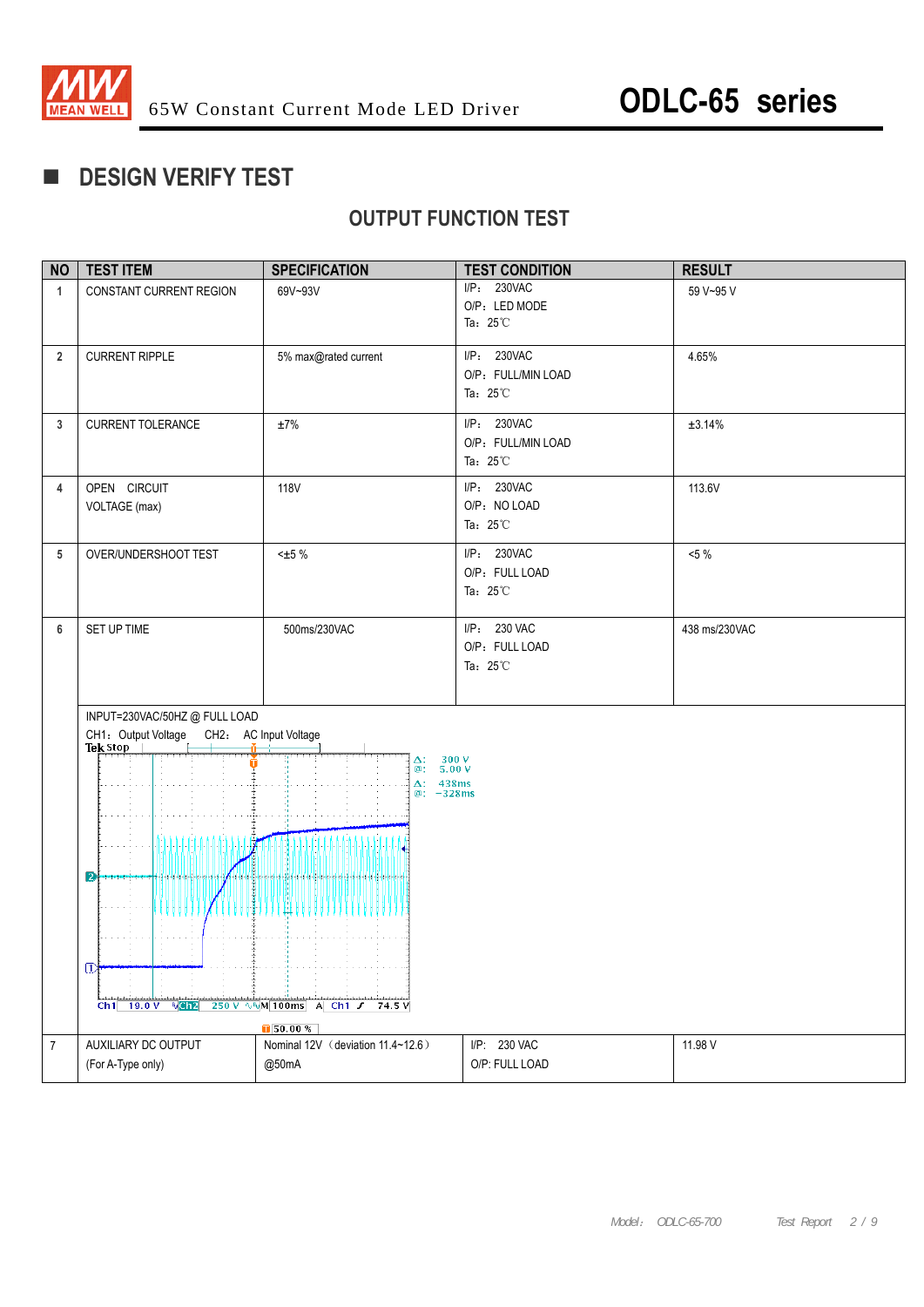

## 65W Constant Current Mode LED Driver **ODLC-65 series**

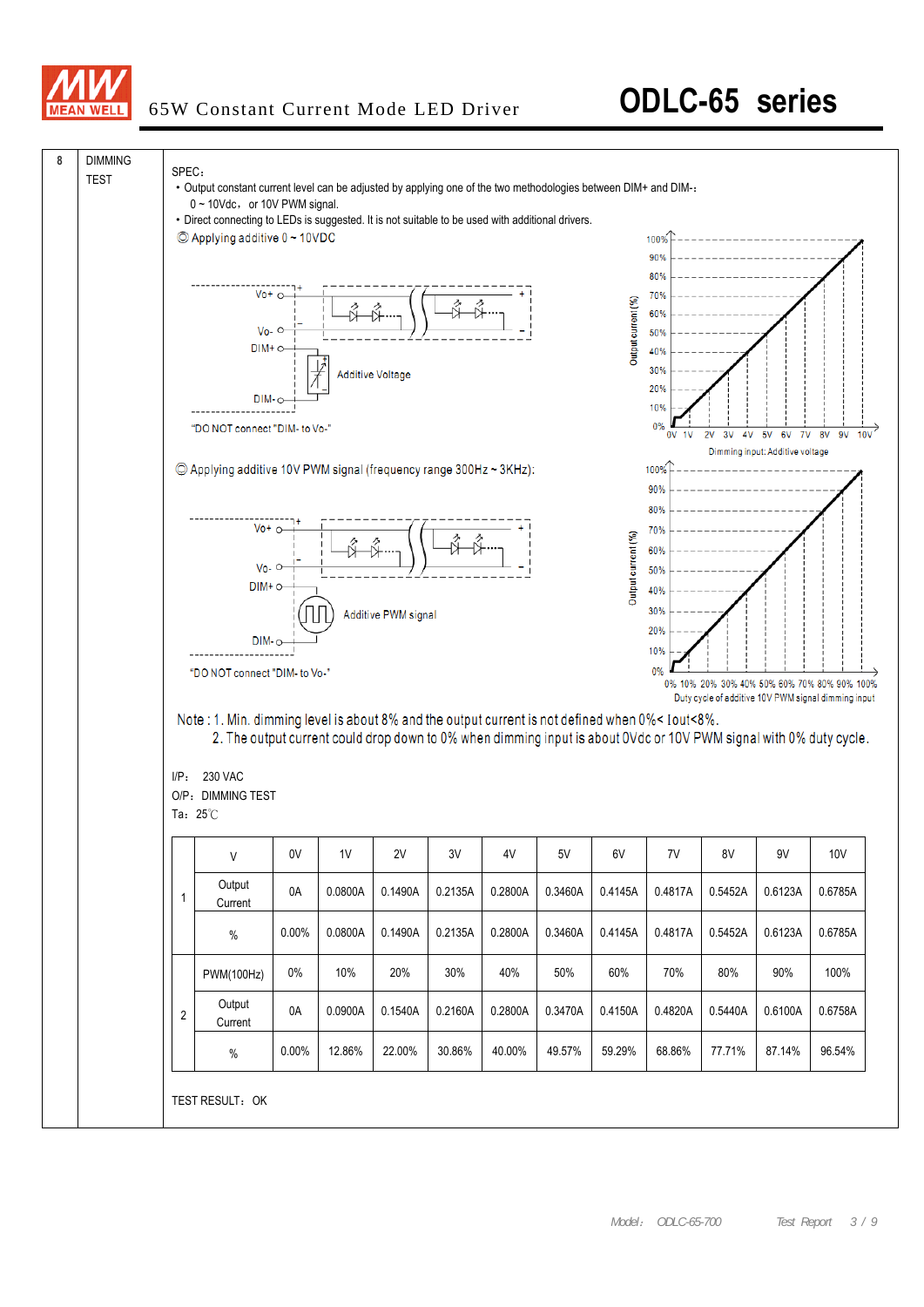

### **INPUT FUNCTION TEST**

| <b>NO</b>      | <b>TEST ITEM</b>                                                                                           | <b>SPECIFICATION</b>                                                                                                                                                              | <b>TEST CONDITION</b>                                                                                                                                                                   | <b>RESULT</b>                              |
|----------------|------------------------------------------------------------------------------------------------------------|-----------------------------------------------------------------------------------------------------------------------------------------------------------------------------------|-----------------------------------------------------------------------------------------------------------------------------------------------------------------------------------------|--------------------------------------------|
| $\mathbf{1}$   | <b>INPUT VOLTAGE RANGE</b>                                                                                 | 180VAC~295VAC                                                                                                                                                                     | I/P: TESTING<br>O/P: FULL LOAD<br>Ta: $25^{\circ}$ C                                                                                                                                    | 177V~305V                                  |
|                |                                                                                                            |                                                                                                                                                                                   | $I/P$ :<br>(1)LOW-LINE-3V=177 V<br>HIGH-LINE+10V=305 V<br>O/P: FULL/MIN LOAD<br>ON: 30 Sec OFF: 30 Sec 10MIN<br>(2)230VAC<br>ON: 0.5 Sec OFF: 0.5 Sec 20MIN<br>(POWER ON/OFF NO DAMAGE) | TEST: OK                                   |
| $\overline{2}$ | INPUT FREQUENCY RANGE                                                                                      | 47HZ ~63 HZ<br>NO DAMAGE                                                                                                                                                          | I/P: 180 VAC ~295 VAC<br>O/P: FULL~MIN LOAD<br>Ta: $25^{\circ}$ C                                                                                                                       | TEST: OK                                   |
| 3              | AC CURRENT                                                                                                 | 0.4A/230VAC<br>0.3A/277VAC                                                                                                                                                        | I/P: 230 VAC<br>I/P: 277 VAC<br>O/P: FULL LOAD<br>Ta: $25^{\circ}$ C                                                                                                                    | I = 0.321A/230VAC<br>I = 0.271A/277VAC     |
| 4              | LEAKAGE CURRENT                                                                                            | < 0.75mA / 277VAC                                                                                                                                                                 | I/P: 277 VAC<br>O/P: NO LOAD<br>Ta: $25^{\circ}$ C                                                                                                                                      | L-CASE: 0.0029 mA<br>N-CASE: 0.0029 mA     |
| 5              | NO LOAD POWER<br><b>CONSUMPTION</b>                                                                        | < 0.5W for Blank-Type<br>< 1.2W for A-Type                                                                                                                                        | I/P: 230VAC<br>O/P: NO LOAD<br>Ta: $25^{\circ}$ C                                                                                                                                       | 0.388W for Blank-Type<br>0.595W for A-Type |
| 6              | INRUSH CURRENT(Typ)                                                                                        | 230V/30A<br>Twidth =100 us measured at 50%<br>lpeak<br><b>COLD START</b>                                                                                                          | I/P: 230 VAC<br>O/P: FULL LOAD<br>Ta: $25^{\circ}$ C                                                                                                                                    | I = 20.9A/230VAC<br>Twidth $=82.4$ us      |
|                | INPUT=230VAC/50HZ @ FULL LOAD<br>CH1: AC Input Voltage CH2: Input current<br>Tek Run<br>$Ch1$ 100 V<br>Ch2 | Trig?<br>$\Delta$ : 700mA<br>@: 10.0 A<br>$\Delta$ : 82.4µs<br>$@: -160$ ns<br>Ch <sub>2</sub> Max<br>20.9A<br>$5.00 A \Omega$ M40.0us A Ch2 $J$ 10.1 A<br>$\sqrt{39.0400 \mu s}$ |                                                                                                                                                                                         |                                            |
| 7              | EFFICIENCY(Typ)                                                                                            | 88%                                                                                                                                                                               | I/P: 230VAC<br>O/P: FULL LOAD<br>Ta: $25^{\circ}$ C                                                                                                                                     | 89.68%                                     |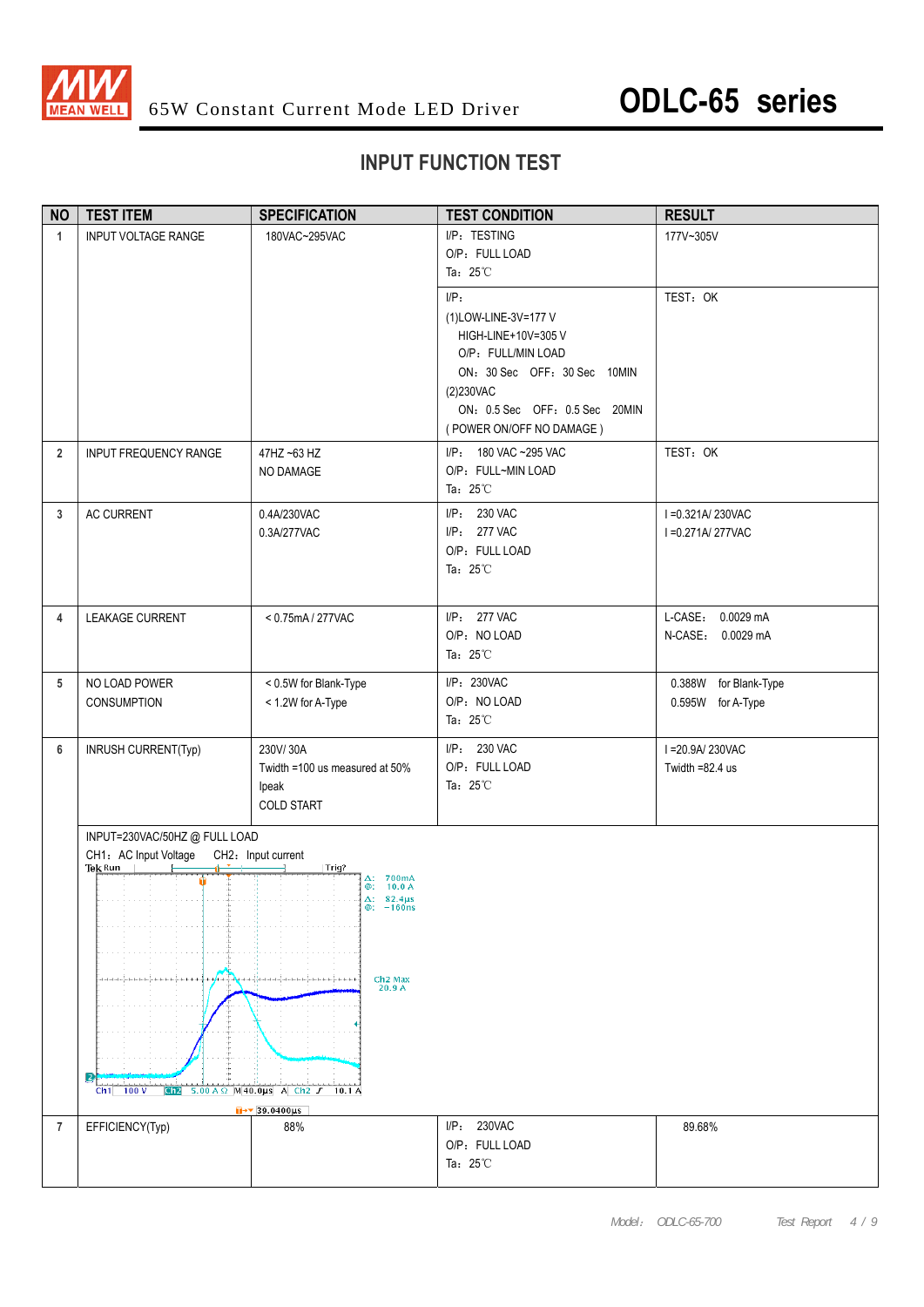

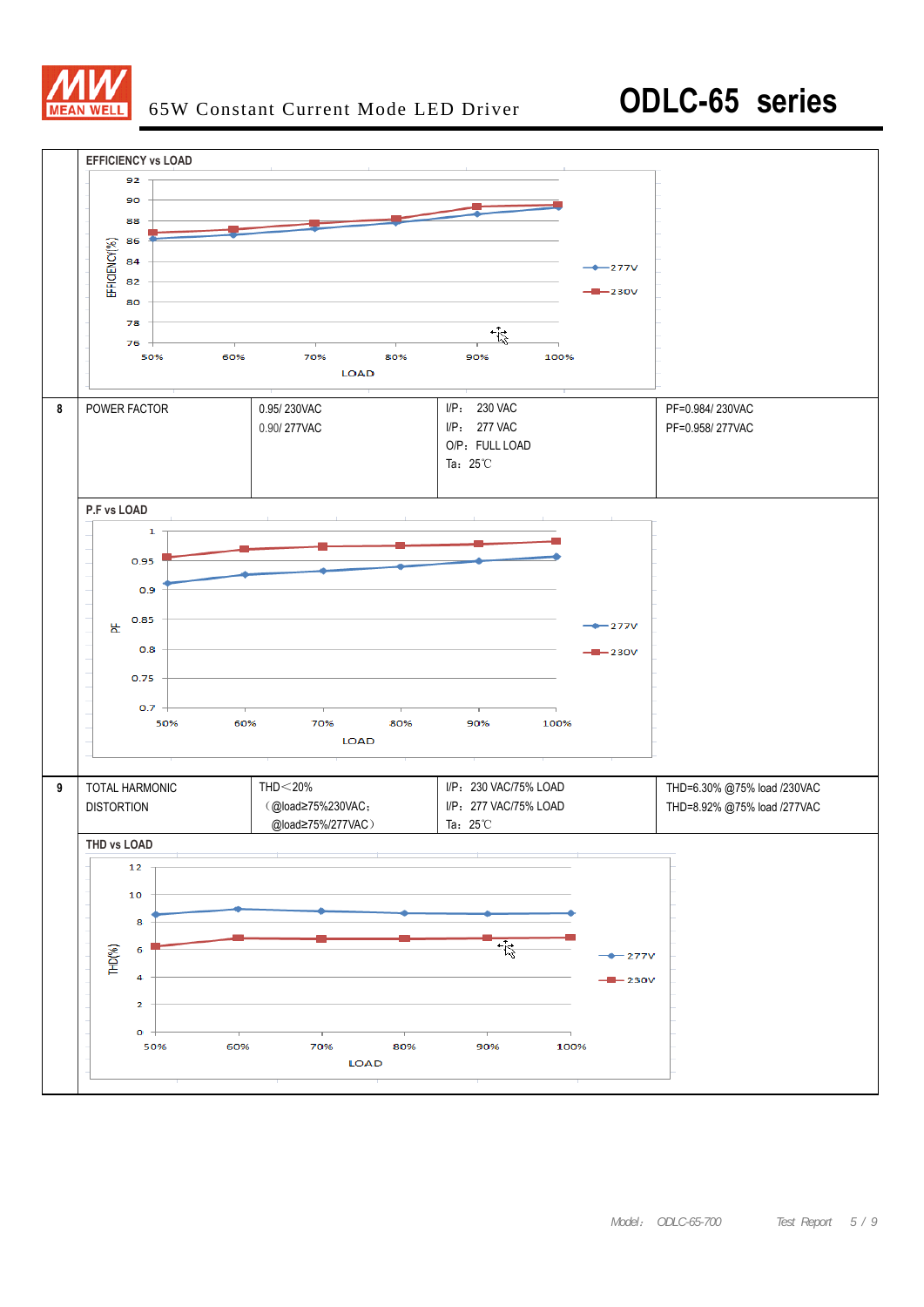

## **PROTECTION FUNCTION TEST**

| TEST ITEM            | <b>SPECIFICATION</b> | <b>TEST CONDITION</b> | <b>RESULT</b>                                   |
|----------------------|----------------------|-----------------------|-------------------------------------------------|
| <b>SHORT CIRCUIT</b> | SHORT EVERY OUTPUT   | 180VAC<br>$I/P_{\pm}$ | NO DAMAGE                                       |
| PROTECTION           | HOUR NO DAMAGE       | 295VAC<br>$I/P$ :     | Hiccup mode, recovers automatically after fault |
|                      |                      | O/P: FULL LOAD        | condition is removed                            |
|                      |                      | Ta: $25^{\circ}$ C    |                                                 |

## **COMPONENT STRESS TEST**

| <b>NO</b>   | <b>TEST ITEM</b>               | <b>SPECIFICATION</b>      | <b>TEST CONDITION</b>                                                                                                                     | <b>RESULT</b>                       |
|-------------|--------------------------------|---------------------------|-------------------------------------------------------------------------------------------------------------------------------------------|-------------------------------------|
| 1           | Power Transistor<br><b>PWM</b> | Q1 Rated<br>800V/9A       | I/P: High-Line +3V =298V<br>(1) Full Load Turn on<br>O/P <sub>z</sub><br>(2) Output Short<br>(3) Full load continue<br>Ta: $25^{\circ}$ C | (1) 692V<br>(2) 614V<br>(3) 680V    |
| $\mathbf 2$ | O/P<br>Diode (MOSFET)          | D100<br>Rated<br>10A/800V | $I/P$ : High-Line +3V = 298V<br>$O/P$ :<br>(1) Full Load Turn on<br>(2) Output Short<br>(3) Full load continue<br>Ta: $25^{\circ}$ C      | (1) 560V<br>(2) 568V<br>(3) 504V    |
| 3           | Control IC                     | Rated<br>U1<br>35V (MAX)  | $I/P$ : High-Line +3V = 298V<br>O/P: (1) FULL LOAD<br>(2) Output Short<br>(3) Low Line No Load<br>Ta: $25^{\circ}$ C                      | (1) 15.4V<br>(2) 14.8V<br>(3) 15.3V |
| 4           | Diode<br>Clamp                 | Rated<br>D 1<br>800V/2A   | $I/P$ : High-Line +3V = 298V<br>O/P: (1) Full Load input on/off<br>(2) Output Short<br>Ta: $25^{\circ}$ C                                 | $(1)$ 530V<br>(2) 484V              |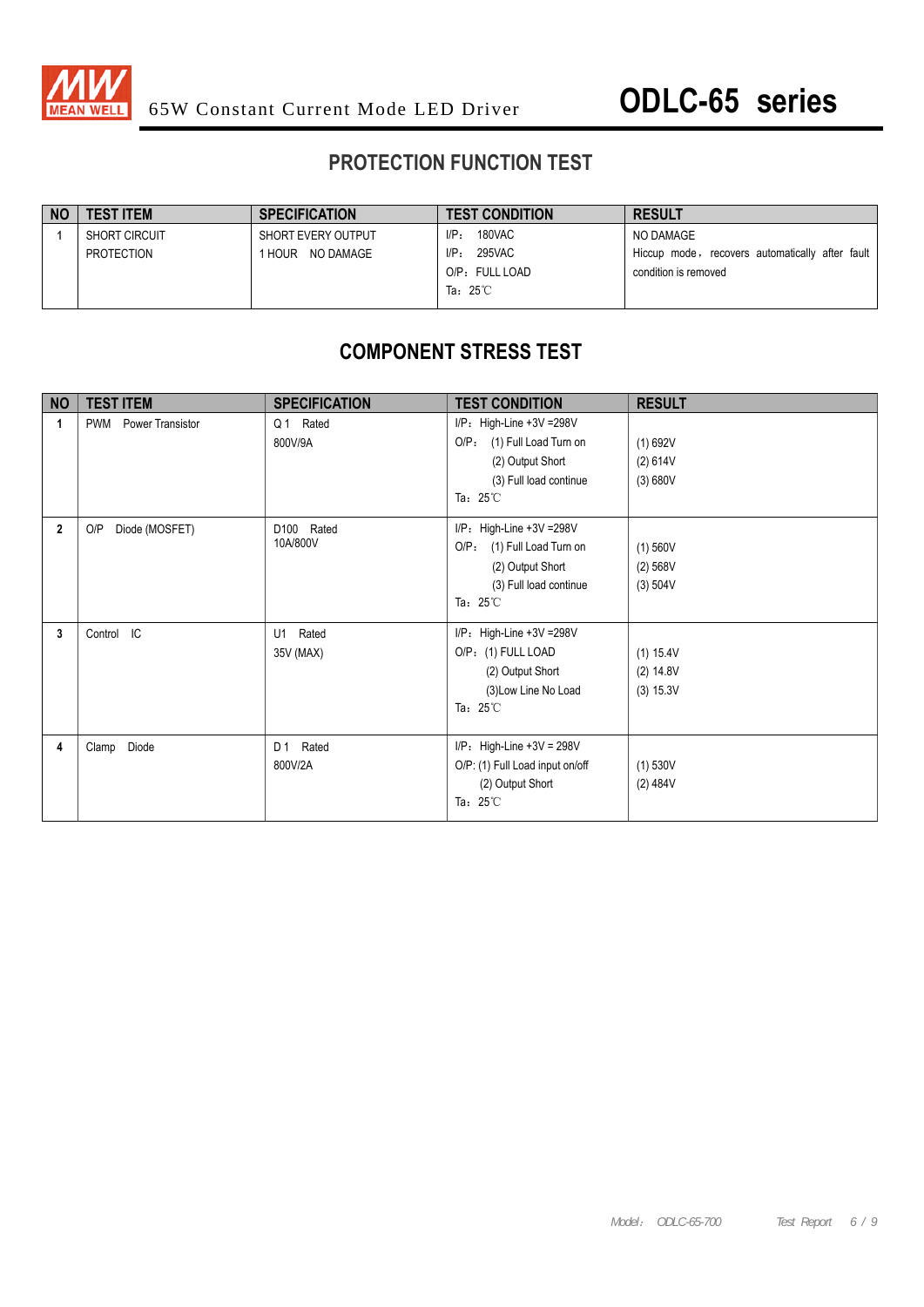

## **SAFETY TEST**

| NO | <b>TEST ITEM</b>            | <b>SPECIFICATION</b>                   | <b>TEST CONDITION</b>                       | <b>RESULT</b>             |
|----|-----------------------------|----------------------------------------|---------------------------------------------|---------------------------|
|    | WITHSTAND VOLTAGE           | $I/P$ -O/P: 3.75KVAC/min               | I/P-O/P: 4.2 KVAC/min                       | 1.824 mA<br>$I/P$ -O/P:   |
|    |                             |                                        | Ta: $25^{\circ}$ C                          | NO DAMAGE                 |
|    | <b>ISOLATION RESISTANCE</b> | $I/P-O/P$ :<br>$500$ VDC>100M $\Omega$ | VDC<br>500<br>$I/P$ -O/P:<br>Ta: 25℃/70% RH | $>9999$ MQ<br>$I/P$ -O/P: |

## **E.M.C TEST**

| <b>NO</b>      | <b>TEST ITEM</b>                            | <b>SPECIFICATION</b>                                             | <b>TEST CONDITION</b>                                          | <b>RESULT</b>                        |  |
|----------------|---------------------------------------------|------------------------------------------------------------------|----------------------------------------------------------------|--------------------------------------|--|
| 1              | <b>HARMONIC</b>                             | EN61000-3-2<br><b>CLASS C</b>                                    | I/P: 230 VAC/50HZ<br>O/P: FULL/75% LOAD<br>Ta: $25^{\circ}$ C  | <b>PASS</b>                          |  |
| $\overline{2}$ | CONDUCTION                                  | EN55015                                                          | I/P: 230 VAC/50HZ<br>O/P: FULL LOAD<br>Ta: $25^{\circ}$ C      | <b>PASS</b><br>Test by certified Lab |  |
| 3              | <b>RADIATION</b>                            | EN55015                                                          | I/P: 230 VAC/50HZ<br>O/P: FULL LOAD<br>Ta: $25^{\circ}$ C      | <b>PASS</b><br>Test by certified Lab |  |
| 4              | E.S.D                                       | EN61000-4-2<br><b>LIGHT INDUSTRY</b><br>AIR: 8KV<br>Contact: 4KV | I/P: 230 VAC/50HZ<br>O/P: FULL LOAD<br>Ta: $25^{\circ}$ C      | CRITERIA A                           |  |
| 5              | E.F.T                                       | EN61000-4-4<br><b>LIGHT INDUSTRY</b><br>INPUT: 1KV               | $I/P$ :<br>230VAC/50HZ<br>O/P: FULL LOAD<br>Ta: $25^{\circ}$ C | CRITERIA A                           |  |
| 6              | <b>SURGE</b>                                | EN61000-4-5<br><b>LIGHT INDUSTRY</b><br>$L-N: 1KV$               | $I/P$ :<br>230VAC/50HZ<br>O/P: FULL LOAD<br>Ta: $25^{\circ}$ C | CRITERIA A                           |  |
| $\overline{7}$ | Test by certified Lab & Test Report Prepare |                                                                  |                                                                |                                      |  |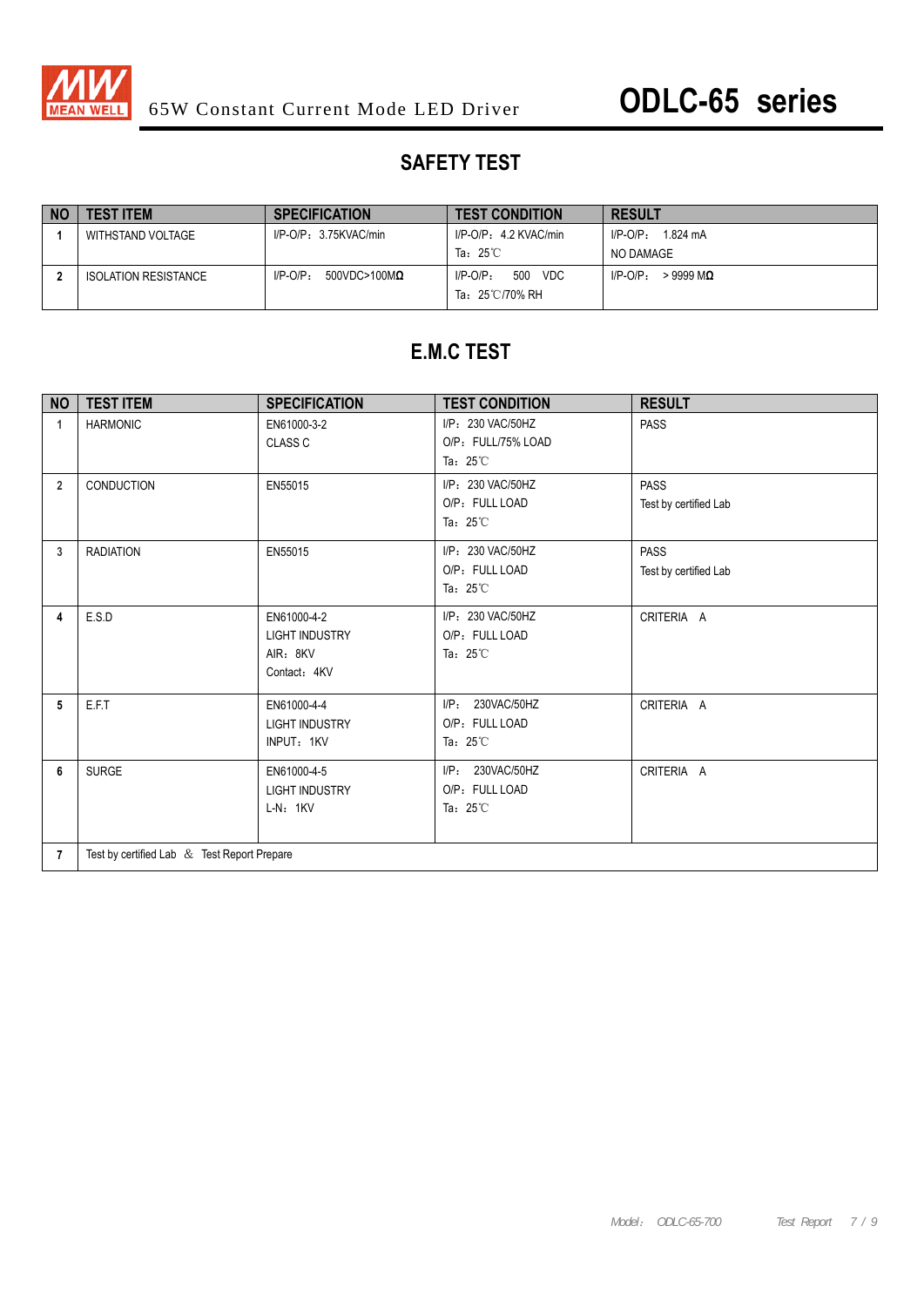

## **RELIABILITY TEST**

## **ENVIRONMENT TEST**

| <b>NO</b>      | <b>TEST ITEM</b>           | <b>SPECIFICATION</b>                                 | <b>TEST CONDITION</b>                   | <b>RESULT</b>           |
|----------------|----------------------------|------------------------------------------------------|-----------------------------------------|-------------------------|
| $\mathbf{1}$   | TEMPERATURE RISE TEST      | MODEL: ODLC-65-700                                   |                                         |                         |
|                |                            | 1. ROOM AMBIENT BURN-IN: 2 HRS                       |                                         |                         |
|                |                            |                                                      | I/P: 230VAC O/P: FULL LOAD Ta=33.2°C    |                         |
|                |                            | 2. HIGH AMBIENT BURN-IN: 2 HRS                       |                                         |                         |
|                |                            |                                                      | $I/P$ : 230VAC O/P: FULL LOAD Ta=50.7°C |                         |
|                |                            |                                                      |                                         |                         |
|                |                            | NO.<br>Position                                      | ROOM AMBIENT Ta=33.2 °C                 | HIGH AMBIENT Ta=50.7 °C |
|                |                            | BD1<br>$\mathbf{1}$                                  | 72.9°C                                  | 91.1°C                  |
|                |                            | $\overline{2}$<br>C <sub>8</sub>                     | 72.3°C                                  | $90.5^{\circ}$ C        |
|                |                            | 3<br>Q1                                              | 78.9°C                                  | 98.2°C                  |
|                |                            | $\overline{4}$<br>D <sub>1</sub>                     | 78.9°C                                  | 98.6°C                  |
|                |                            | 5<br>U1                                              | 75.6°C                                  | 94.2°C                  |
|                |                            | 6<br>T1                                              | 81.3°C                                  | 100.8°C                 |
|                |                            | $\overline{7}$<br>D100                               | 70.5°C                                  | 89.1°C                  |
|                |                            | 8<br>Q100                                            | 66.3°C                                  | 84.7°C                  |
|                |                            | 9<br>L <sub>100</sub>                                | 67.6°C                                  | 86.1°C                  |
|                |                            | 10<br>C106                                           | 65.4°C                                  | 83.7°C                  |
|                |                            | 11<br>C110                                           | 62.8°C                                  | 81.1°C                  |
|                |                            | 12<br>U100                                           | 68.2°C                                  | 86.7°C                  |
|                |                            | 13<br><b>TC</b>                                      | 64.2°C                                  | $82.4^{\circ}$ C        |
|                |                            |                                                      |                                         |                         |
| $\overline{2}$ | LOW TEMPERATURE            | TURN ON AFTER 2 HOUR                                 | I/P: 295VAC/180VAC                      | TEST: OK                |
|                | TURN ON TEST               |                                                      | O/P: FULL/80% LOAD                      |                         |
|                |                            |                                                      | Ta= $-25^{\circ}$ C                     |                         |
|                |                            |                                                      |                                         |                         |
| 3              | <b>HIGH HUMIDITY</b>       | AFTER 12 HOURS                                       | I/P: 305VAC                             | TEST: OK                |
|                | <b>HIGH TEMPERATURE</b>    | IN CHAMBER ON                                        | O/P: FULL LOAD                          |                         |
|                | <b>HIGH VOLTAGE</b>        | CONTROL 45 °C                                        | Ta=45 $\degree$ C                       |                         |
|                | TURN ON TEST               | NO DAMAGE                                            | HUMIDITY= 95 %R.H                       |                         |
| 4              | TEMPERATURE<br>COEFFICIENT | $±0.03\%$ /°C(0~45°C)                                | I/P: 230 VAC<br>O/P: FULL LOAD          | ±0.003%/°C              |
| 5              | STORAGE TEMPERATURE TEST   | 1. Thermal shock Temperature: -45°C ~ +85°C          |                                         | TEST: OK                |
|                |                            | 2. Temperature change rate : 25℃ / MIN               |                                         |                         |
|                |                            | 3. Dwell time low and high temperature : 30 MIN/EACH |                                         |                         |
|                |                            | 4. Total test cycle: 5 CYCLE                         |                                         |                         |
|                |                            | 5. Input/Output condition: AC OFF STATIC             |                                         |                         |
|                |                            |                                                      |                                         |                         |